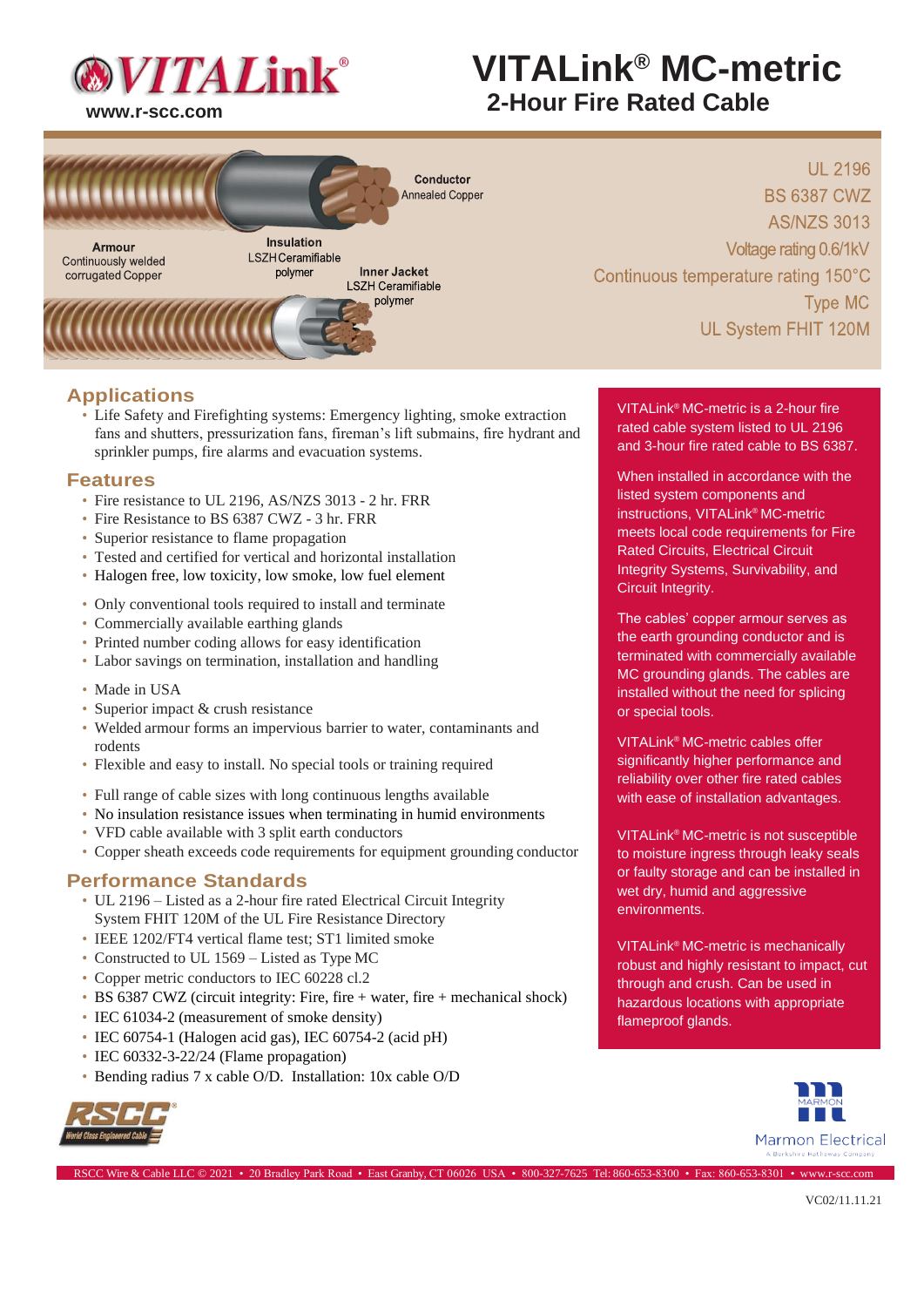### **VITALink® MC–metric Single Conductor 2-Hour Fire Rated Power Cable**

| <b>Product Code</b> | Size $(mm2)$ | No. of<br><b>Conductor</b> | Nom. Core<br>Dia. (mm) | Nom. Armor<br>Dia. (mm) | <b>Net Weight</b><br>Kg per mtr | Ampacity <sup>1</sup><br>90 deg C conductor | Ampacity <sup>2</sup><br>110 Deg C conductor |
|---------------------|--------------|----------------------------|------------------------|-------------------------|---------------------------------|---------------------------------------------|----------------------------------------------|
| VM01050-500         | 50           |                            | 16.4                   | 25.9                    | l.15                            | 207                                         | 246                                          |
| VM01070-500         | 70           |                            | 18.0                   | 26.5                    | 1.29                            | 268                                         | 311                                          |
| VM01095-500         | 95           |                            | 19.7                   | 29.3                    | .58                             | 328                                         | 388                                          |
| VM01120-500         | 120          |                            | 22.0                   | 30.9                    | .87                             | 383                                         | 452                                          |
| VM01150-500         | 150          |                            | 23.7                   | 33.0                    | 2.21                            | 444                                         | 520                                          |
| VM01185-500         | 185          |                            | 25.4                   | 34.3                    | 2.55                            | 510                                         | 603                                          |
| VM01240-500         | 240          |                            | 27.8                   | 35.8                    | 3.08                            | 607                                         | 721                                          |
| VM01300-500         | 300          |                            | 30.9                   | 40.3                    | 3.75                            | 703                                         | 835                                          |
| VM01400-500         | 400          |                            | 34.3                   | 43.9                    | 4.72                            | 823                                         | 974                                          |

Ampacities for 90°C conductor from BS 7671-2018 table 4E1A(single core) at 30°C ambient for trefoil group in free air. Table 4E1A column 10<sup>2</sup> Table 9 column 4 Ampacities for 110°C conductor from AS/NZS3008:2017-1-2 table 9 (single core) at 30°C ambient for trefoil group in free air.

### **VITALink® MC–metric Multi Conductor 2-Hour Fire Rated Power Cable**

| <b>Product Code</b> | Size $(mm2)$    | No. of<br><b>Conductor</b> | Nom. Core<br>Dia. (mm) | <b>Nom. Armor</b><br>Dia. (mm) | <b>Net Weight</b><br>Kq per mtr | Ampacity <sup>3</sup><br>90 deg c conductor | Ampacity <sup>4</sup><br>110 Deg C conductor |
|---------------------|-----------------|----------------------------|------------------------|--------------------------------|---------------------------------|---------------------------------------------|----------------------------------------------|
| VM022X5-500         | 2.5             | $\overline{2}$             | 12.8                   | 20.8                           | 0.58                            | 36                                          | 44                                           |
| VM02004-500         | $\overline{4}$  | $\overline{2}$             | 13.8                   | 23.4                           | 0.73                            | 49                                          | 59                                           |
| VM02006-500         | 6               | $\overline{2}$             | 16.0                   | 25.9                           | 0.89                            | 63                                          | 74                                           |
| VM02010-500         | 10              | $\overline{2}$             | 17.8                   | 26.5                           | 0.93                            | 86                                          | 102                                          |
| VM02016-500         | 16              | $\overline{2}$             | 19.8                   | 29.3                           | 1.15                            | 115                                         | 135                                          |
| VM032X5-500         | 2.5             | $\overline{3}$             | 13.6                   | 22.4                           | 0.68                            | 32                                          | $\overline{37}$                              |
| VM03004-500         | 4               | 3                          | 14.7                   | 22.5                           | 0.71                            | 42                                          | 50                                           |
| VM03006-500         | 6               | $\overline{3}$             | 17.0                   | 25.5                           | 0.88                            | 54                                          | 63                                           |
| VM03010-500         | 10              | 3                          | 18.9                   | 27.3                           | 1.06                            | $\overline{75}$                             | 87                                           |
| VM03016-500         | 16              | 3                          | 21.2                   | 29.3                           | 1.31                            | 100                                         | 114                                          |
| VM03025-500         | 25              | 3                          | 24.5                   | 33.0                           | 1.73                            | 127                                         | 154                                          |
| VM03035-500         | 35              | 3                          | 26.5                   | 35.8                           | 2.10                            | 158                                         | 189                                          |
| VM03050-500         | 50              | 3                          | 32.1                   | 42.4                           | 2.84                            | 192                                         | 231                                          |
| VM03070-500         | $\overline{70}$ | $\overline{3}$             | 35.6                   | 45.6                           | 3.57                            | 246                                         | 291                                          |
| VM03095-500         | 95              | 3                          | 39.3                   | 49.5                           | 4.45                            | 298                                         | 361                                          |
| VM03120-500         | 120             | $\overline{3}$             | 44.8                   | 57.4                           | 5.55                            | 346                                         | 418                                          |
| VM03150-500         | 150             | 3                          | 48.3                   | 62.7                           | 6.78                            | 399                                         | 478                                          |
| VM03185-500         | 185             | 3                          | 51.9                   | 63.0                           | 7.69                            | 456                                         | 551                                          |
| VM03240-500         | 240             | $\overline{3}$             | 57.1                   | 68.8                           | 9.51                            | 538                                         | 654                                          |
| VM03300-500         | 300             | $\overline{3}$             | 64.6                   | 79.5                           | 11.84                           | 621                                         | 750                                          |
| VM042X5-500         | 2.5             | $\overline{4}$             | 14.9                   | 24.5                           | 0.79                            | $\overline{32}$                             | $\overline{37}$                              |
| VM04004-500         | $\overline{4}$  | 4                          | 16.2                   | 25.9                           | 0.90                            | 42                                          | 50                                           |
| VM04006-500         | 6               | $\overline{4}$             | 18.8                   | 26.5                           | 0.99                            | 54                                          | 63                                           |
| VM04010-500         | 10              | $\overline{4}$             | 20.9                   | 29.3                           | 1.16                            | $\overline{75}$                             | 87                                           |
| VM04016-500         | 16              | 4                          | 23.6                   | 31.4                           | 1.47                            | 100                                         | 114                                          |
| VM04025-500         | 25              | 4                          | 27.1                   | 35.8                           | 2.08                            | 127                                         | 154                                          |
| VM04035-500         | 35              | 4                          | 29.3                   | 38.1                           | 2.54                            | 158                                         | 189                                          |
| VM04050-500         | 50              | 4                          | 35.6                   | 45.6                           | 3.47                            | 192                                         | 231                                          |
| VM04070-500         | 70              | 4                          | 39.5                   | 49.5                           | 4.41                            | 246                                         | 291                                          |
| VM04095-500         | 95              | $\overline{\mathbf{4}}$    | 44.2                   | 57.2                           | 5.42                            | 298                                         | 361                                          |
| VM04120-500         | 120             | 4                          | 49.8                   | 64.8                           | 7.16                            | 346                                         | 418                                          |
| VM04150-500         | 150             | $\overline{4}$             | 53.7                   | 68.8                           | 8.52                            | 399                                         | 478                                          |
| VM04185-500         | 185             | 4                          | 57.8                   | 71.6                           | 9.76                            | 456                                         | 551                                          |
| VM04240-500         | 240             | 4                          | 64.4                   | 81.8                           | 12.68                           | 538                                         | 654                                          |
| VM052X5-500         | 2.5             | 4 cores + Earth            | 16.3                   | 25.9                           | 0.89                            | $\overline{32}$                             | $\overline{37}$                              |
| VM05004-500         | $\overline{4}$  | 4 cores + Earth            | 17.8                   | 26.5                           | 0.94                            | 42                                          | 50                                           |
| VM05006-500         | 6               | 4 cores + Earth            | 20.7                   | 29.3                           | 1.17                            | 54                                          | 63                                           |
| VM05010-500         | 10              | 4 cores + Earth            | 23.1                   | 31.4                           | 1.45                            | $\overline{75}$                             | 87                                           |
| VM05016-500         | 16              | 4 cores + Earth            | 26.1                   | 35.8                           | 1.91                            | 100                                         | 114                                          |
| VM05025-500         | $\overline{25}$ | 4 cores + Earth            | 29.9                   | 40.3                           | 2.35                            | 127                                         | 154                                          |
| VM072X5-500         | 2.5             | $\overline{7}$             | 17.9                   | 26.5                           | 0.91                            | $\overline{23}$                             | 30                                           |
| VM102X5-500         | 2.5             | 10                         | 22.9                   | 31.4                           | 1.22                            | 21                                          | 26                                           |
| VM122X5-500         | 2.5             | 12                         | 23.9                   | 33.0                           | 1.32                            | 20                                          | 25                                           |

<sup>3</sup>Ampacities for 90°C conductor based on BS 7671-2018 table 4E2A (3&4 core) at 30°C ambient in free air. <sup>3</sup>Table 4E2A col. 8/9 <sup>4</sup>Table 12/15 col. 2

RSCC Wire & Cable LLC © 2021 • 20 Bradley Park Road • East Granby, CT 06026 USA • 800-327-7625 Tel: 860-653-8300 • Fax: 860-653-8301 • [www.r-scc.com](http://www.r-scc.com/)

<sup>4</sup>Ampacities for 110˚C conductor basedon AS/NZS3008:2017-1-2 tables 12/15 (multicore) at30˚Cambientin free air.



n **The Contract Marmon Electrical**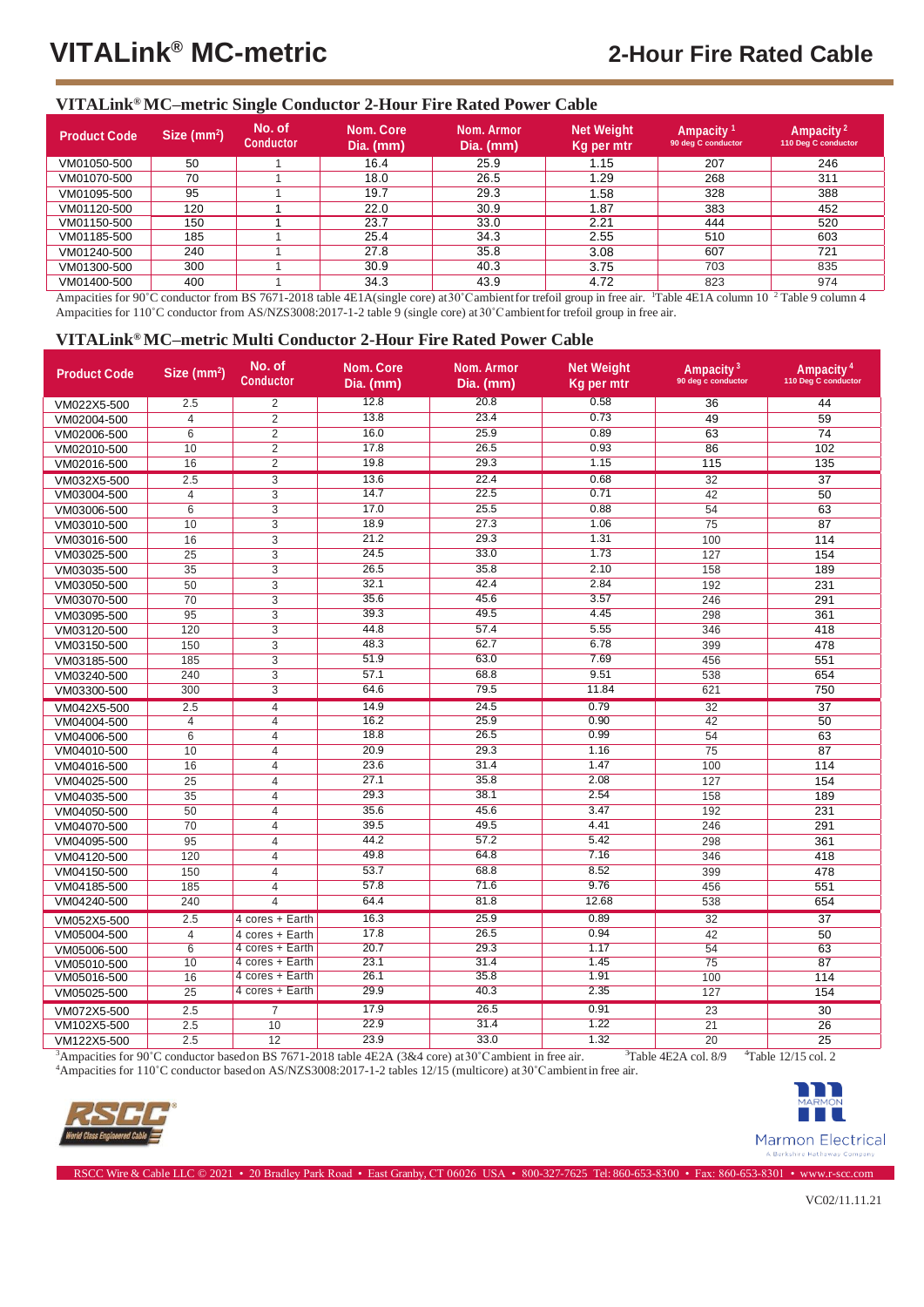# **SINGLE CORE insulated & sheathed cables with copper conductors in trefoil**

| 1               | $\overline{2}$                                | 3                        | 4     | 5        | 6     | $\overline{7}$ | 8     | 9        | 10    | 11         |
|-----------------|-----------------------------------------------|--------------------------|-------|----------|-------|----------------|-------|----------|-------|------------|
|                 | Three Phase voltage drop (Vc) at 50 Hz mV/A.m |                          |       |          |       |                |       |          |       |            |
| Conducto        | Conductor Temperature °C                      |                          |       |          |       |                |       |          |       |            |
| r size          | 45                                            |                          | 60    |          | 75    |                | 90    |          | 110   |            |
| mm <sub>2</sub> | max                                           | $0.8$ p.f.               | max   | 0.8 p.f. | max   | 0.8 p.f.       | max   | 0.8 p.f. | max   | $0.8$ p.f. |
| 1.5             | 25.9                                          |                          | 27.3  |          | 28.6  |                | 30    |          | 31.9  |            |
| 2.5             | 14.1                                          |                          | 14.9  |          | 15.6  |                | 16.4  |          | 17.4  |            |
| 4               | 8.77                                          |                          | 9.24  |          | 9.71  |                | 10.2  |          | 10.8  |            |
| 6               | 5.86                                          |                          | 6.18  |          | 6.49  |                | 6.81  |          | 7.23  |            |
| 10              | 3.49                                          |                          | 3.67  |          | 3.86  |                | 4.05  |          | 4.3   |            |
| 16              | 2.2                                           |                          | 2.31  |          | 2.43  |                | 2.55  |          | 2.7   |            |
| 25              | 1.4                                           |                          | 1.47  |          | 1.54  |                | 1.62  |          | 1.72  |            |
| 35              | 1.01                                          |                          | 1.07  |          | 1.12  |                | 1.17  |          | 1.24  |            |
| 50              | 0.757                                         |                          | 0.795 |          | 0.834 |                | 0.872 |          | 0.924 |            |
| 70              | 0.537                                         |                          | 0.563 |          | 0.589 |                | 0.615 |          | 0.65  |            |
| 95              | 0.402                                         |                          | 0.42  |          | 0.439 |                | 0.457 |          | 0.481 |            |
| 120             | 0.332                                         | $\overline{\phantom{0}}$ | 0.345 |          | 0.359 |                | 0.373 |          | 0.392 |            |
| 150             | 0.284                                         |                          | 0.295 |          | 0.305 |                | 0.316 |          | 0.331 |            |
| 185             | 0.245                                         | 0.245                    | 0.253 | 0.253    | 0.261 |                | 0.269 |          | 0.28  |            |
| 240             | 0.211                                         | 0.208                    | 0.216 | 0.214    | 0.221 | 0.22           | 0.227 | 0.226    | 0.235 | 0.234      |
| 300             | 0.191                                         | 0.185                    | 0.195 | 0.19     | 0.198 | 0.195          | 0.202 | 0.199    | 0.208 | 0.206      |
| 400             | 0.175                                         | 0.166                    | 0.178 | 0.169    | 0.181 | 0.173          | 0.183 | 0.176    | 0.187 | 0.181      |
| 500             | 0.165                                         | 0.15                     | 0.166 | 0.153    | 0.168 | 0.156          | 0.17  | 0.158    | 0.172 | 0.162      |

## **MULTICORE 3 & 4 core cables with circular with copper conductors**

| 1                | 2                                             | 3                        | 4     | 5                        | 6     | $\overline{7}$ | 8     | 9        | 10    | 11       |
|------------------|-----------------------------------------------|--------------------------|-------|--------------------------|-------|----------------|-------|----------|-------|----------|
|                  | Three Phase voltage drop (Vc) at 50 Hz mV/A.m |                          |       |                          |       |                |       |          |       |          |
| <b>Conductor</b> |                                               | Conductor Temperature °C |       |                          |       |                |       |          |       |          |
| size             | 45                                            |                          | 60    |                          | 75    |                | 90    |          | 110   |          |
| mm <sub>2</sub>  | max                                           | $0.8$ p.f.               | max   | 0.8 p.f.                 | max   | $0.8$ p.f.     | max   | 0.8 p.f. | max   | 0.8 p.f. |
| 1.5              | 25.9                                          |                          | 27.3  |                          | 28.6  |                | 30    |          | 31.9  |          |
| 2.5              | 14.1                                          |                          | 14.9  |                          | 15.6  |                | 16.4  |          | 17.4  |          |
| $\overline{4}$   | 8.77                                          |                          | 9.24  |                          | 9.71  |                | 10.2  |          | 10.8  |          |
| 6                | 5.86                                          |                          | 6.18  |                          | 6.49  |                | 6.8   |          | 7.22  |          |
| 10               | 3.49                                          |                          | 3.67  |                          | 3.86  |                | 4.05  |          | 4.29  |          |
| 16               | 2.19                                          |                          | 2.31  |                          | 2.43  |                | 2.55  |          | 2.7   |          |
| 25               | 1.39                                          |                          | 1.47  |                          | 1.54  |                | 1.61  |          | 1.71  |          |
| 35               | 1.01                                          |                          | 1.06  |                          | 1.11  |                | 1.17  |          | 1.24  |          |
| 50               | 0.751                                         |                          | 0.79  |                          | 0.829 |                | 0.868 |          | 0.92  |          |
| 70               | 0.53                                          |                          | 0.556 |                          | 0.583 |                | 0.609 |          | 0.645 |          |
| 95               | 0.394                                         |                          | 0.413 |                          | 0.431 |                | 0.45  |          | 0.475 |          |
| 120              | 0.323                                         |                          | 0.337 | $\overline{\phantom{0}}$ | 0.351 |                | 0.366 |          | 0.385 |          |
| 150              | 0.274                                         |                          | 0.285 |                          | 0.296 |                | 0.307 |          | 0.322 |          |
| 185              | 0.234                                         |                          | 0.242 |                          | 0.251 |                | 0.259 |          | 0.271 |          |
| 240              | 0.198                                         | 0.198                    | 0.204 | 0.204                    | 0.21  | 0.21           | 0.216 | 0.216    | 0.224 |          |
| 300              | 0.178                                         | 0.175                    | 0.182 | 0.18                     | 0.186 | 0.185          | 0.19  | 0.189    | 0.196 | 0.196    |

The Vc values given above are based on a balanced three-phase circuit where no current flows in the neutral conductor. For single phase Vc the current in the neutral must be considered. Multiply the three-phase values by:  $\frac{2}{\sqrt{3}}$  = 1.155